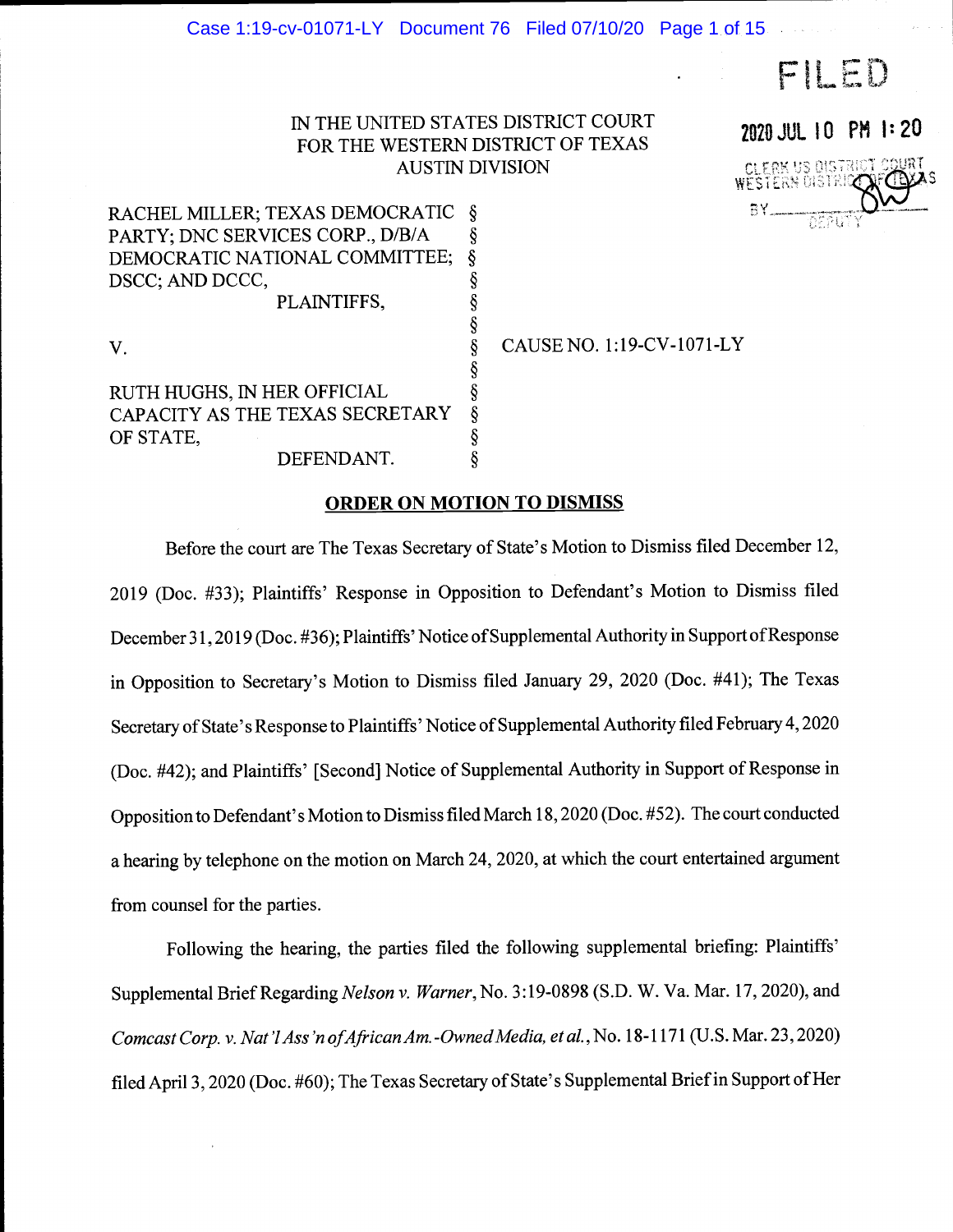#### Case 1:19-cv-01071-LY Document 76 Filed 07/10/20 Page 2 of 15

Motion to Dismiss filed April 3, 2020 (Doc. #61); Notice of Supplemental Authority in Support of Motion to Dismiss filed May 4, 2020 (Doc. #63); Plaintiffs' Response to the Secretary's Notice of Supplemental Authority in Support of Motion to Dismiss filed May 6, 2020 (Doc. #68); Plaintiffs' Notice of Supplemental Authority in Support of Their Response in Opposition to Defendants' Motion to Dismiss filed June 17, 2020 (Doc. #69); The Texas Secretary of State's Response to Plaintiffs' Notice of Supplemental Authority filed June 25, 2020 (Doc. #71); The Texas Secretary of State's Notice of Supplemental Authority in Support of Her Motion to Dismiss filed June 26, 2020 (Doc. #72); and Plaintiffs' Response to Notice of Supplemental Authority filed June 29, 2020 (Doc. #74). Having considered the motion, response, reply, arguments of counsel, and supplemental briefing, along with the applicable law, the court will grant the motion to dismiss for the reasons to follow.

#### I. BACKGROUND

This case involves the constitutionality of a Texas law that governs the order in which candidates appear on the ballot in Texas elections. The Texas Election Code provides instruction on the preparation of all ballots for all elections in Texas. See Tex. Elec. Code Ann. § 52.002. In a general election, ballots are "arranged in vertical columns separated by parallel lines." Id. § 52.065(a). The leftmost column lists the "title of [each] office to be voted on." Id.  $\S$  52.065(b). "The name of each political party with a nominee on the ballot shall be printed at the top of the second and as many succeeding columns as necessary." *Id.* § 52.065(c). Candidate names "appear opposite the office [for which they are running] in the appropriate party column." Id. Spaces for independent and write-in candidates are included to the right of the party columns. Id.  $§$  52.065(c)–(d).

2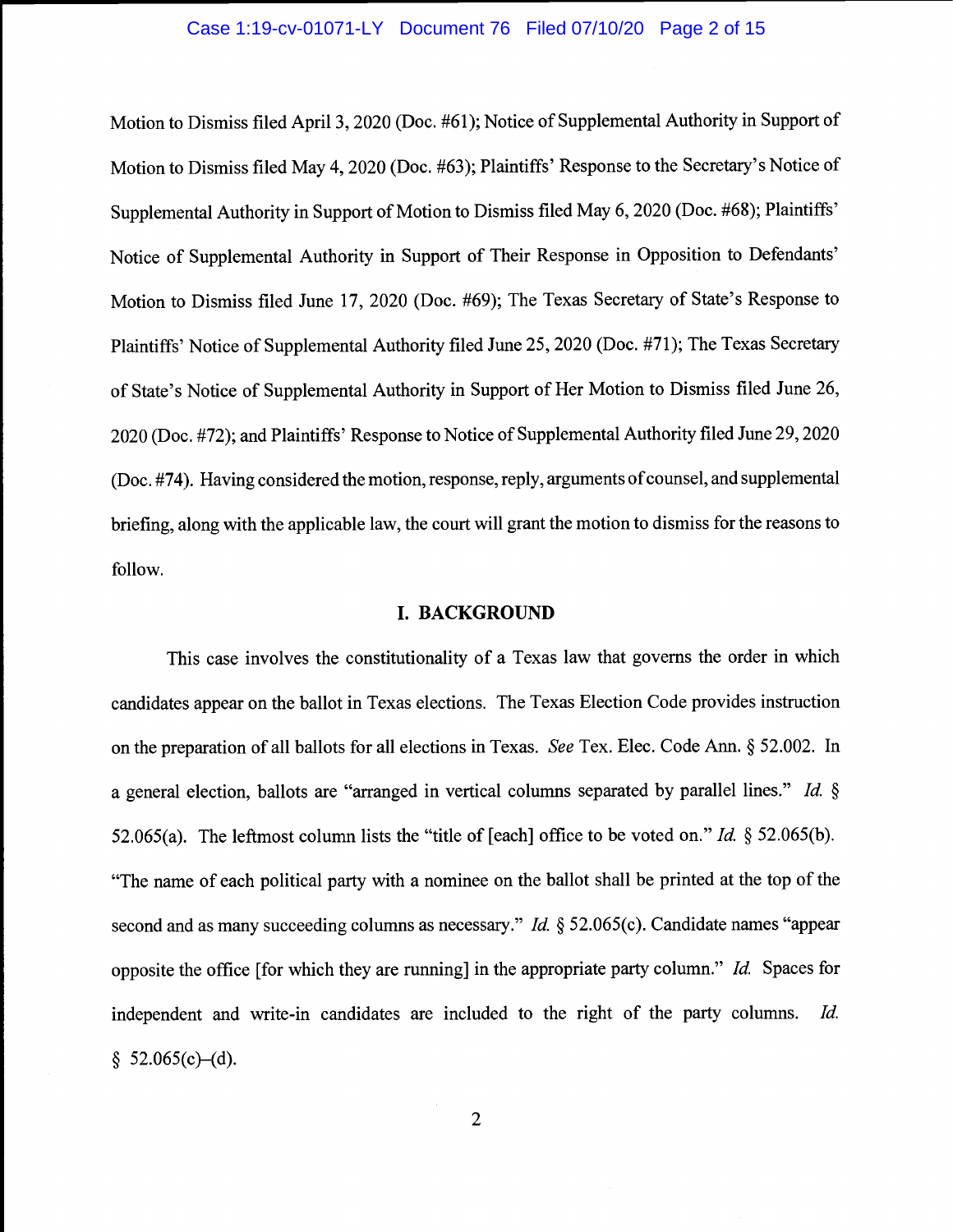### Case 1:19-cv-01071-LY Document 76 Filed 07/10/20 Page 3 of 15

In 1963, the Texas Legislature enacted Senate Bill 61, which requires that candidates be arranged on ballots "in descending order of the number of votes received statewide by each party's candidate for governor in the most recent gubernatorial general election, beginning on the left with the party whose candidate received the highest number of votes." *Id.*  $\S$  52.091(b) (the "Ballot-Order Statute"). In other words, the Ballot-Order Statute mandates that for every partisan election listed on a general-election ballot in Texas, the candidates who share their political party with the last-elected governor shall be listed first. Because the last-elected Governor of Texas, Greg Abbott, was the Republican Party's candidate for governor, all Republican candidates will be listed first on the 2020 general-election ballot.

Plaintiffs include Rachel Miller, a Texas voter who consistently supports Democratic candidates; the Texas Democratic Party; and three national Democratic committees-DNC Services Corp., d/b/a Democratic National Committee, Democratic Senatorial Campaign Committee, and Democratic Congressional Campaign Committee (collectively, "Plaintiffs"). Plaintiffs challenge the constitutionality of the Ballot-Order Statute, asserting that the statute (1) imposes an undue burden on the right to vote in violation of the First and Fourteenth Amendments of the United States Constitution and (2) violates the Equal Protection Clause of the United States Constitution. Plaintiffs allege that the statute, on its face, treats similarly-situated major political parties differently, to the detriment of candidates who do not share a political-party affiliation with the last-elected governor; while candidates who share a political-party affiliation with the last-elected governor "enjoy systemic, arbitrary, and artificial advantage over their opposing candidate" simply because the statute boosts their electoral prospects for no other reason than a single member of their party out-performed other candidates in a different election, often years before the election in which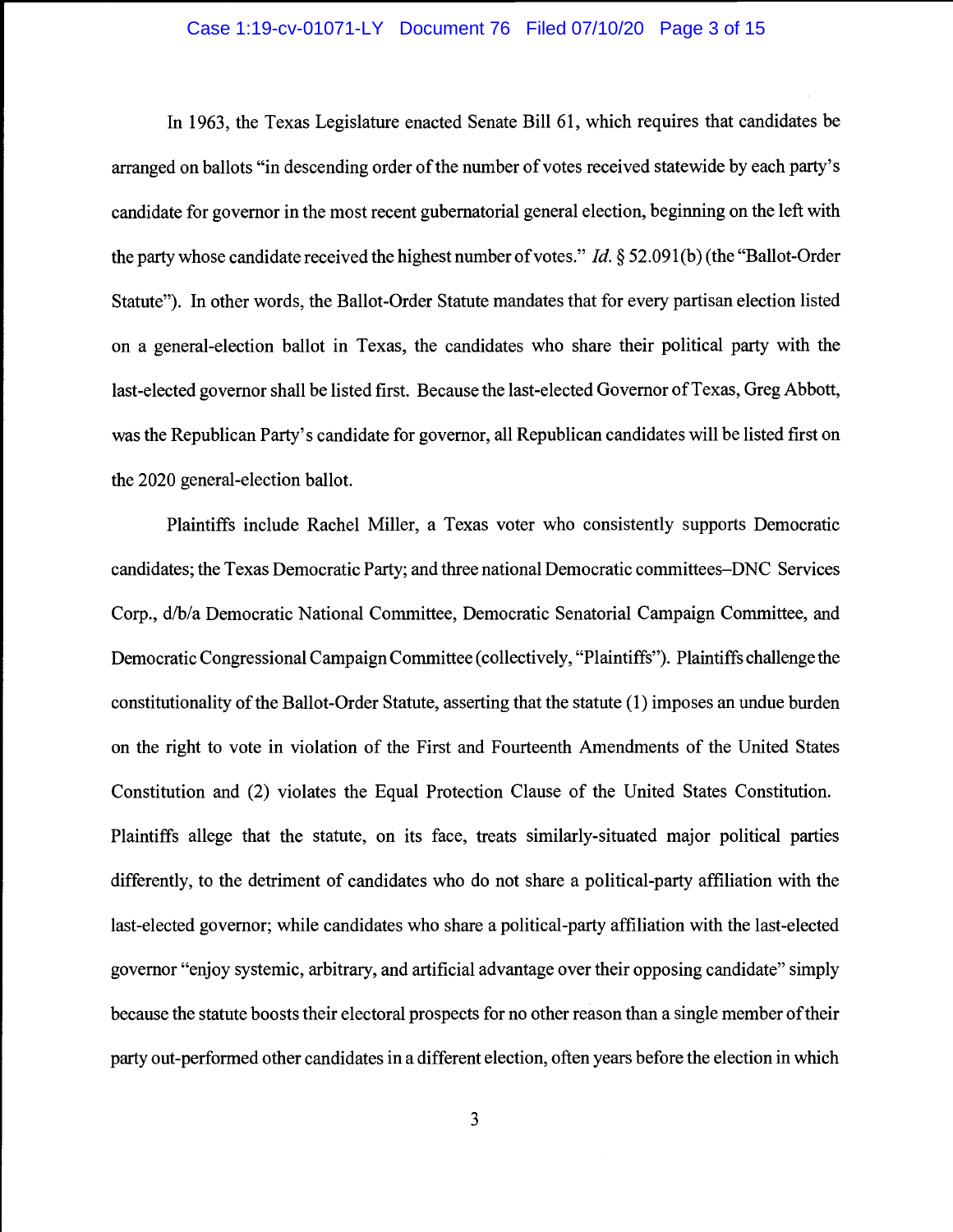### Case 1:19-cv-01071-LY Document 76 Filed 07/10/20 Page 4 of 15

they continue to maintain this state-mandated advantage. Plaintiffs request that the court render an order (1) declaring that the Ballot-Order Statute is unconstitutional pursuant to the First and Fourteenth Amendments, (2) preliminarily and permanently enjoining Defendant Ruth Hughs, the Texas Secretary of State, from utilizing the Ballot-Order Statute, (3) requiring Hughs to use a ballotorder system that gives similarly-situated major-party candidates an equal opportunity to be listed first on the ballot, and (4) awarding costs, disbursements, and attorney's fees incurred in bringing this action.

Hughs, the Secretary of State of Texas, is named in her official capacity as the State's chief elections officer responsible for the administration and implementation of election laws in Texas. See Tex. Elec. Code Ann. § 31.001(a). Hughs moves to dismiss Plaintiffs' complaint for lack of subject-matter jurisdiction and failure to state a claim. See Fed. R. Civ. P.  $12(b)(1)$ , (6). She raises five arguments in favor of dismissal. First, Hughs asserts that Plaintiffs cannot sue the Secretary of State because she does not enforce the Ballot-Order Statute. Second, Hughs argues that Plaintiffs lack standing because the statute does not injure Plaintiffs. Third, Hughs asserts, Plaintiffs' challenge presents a nonjusticiable political question. Fourth, Hughs argues that the statute is constitutional because it does not burden anyone's constitutional rights; and because it furthers the Texas's interests in preventing gamesmanship, avoiding voter confusion, making voting easier, and simplifying administration. Finally, Hughs asserts that Plaintiffs are not entitled to the equitable relief they seek because Texas Democrats enacted the statute and "benefitted" from it for many years.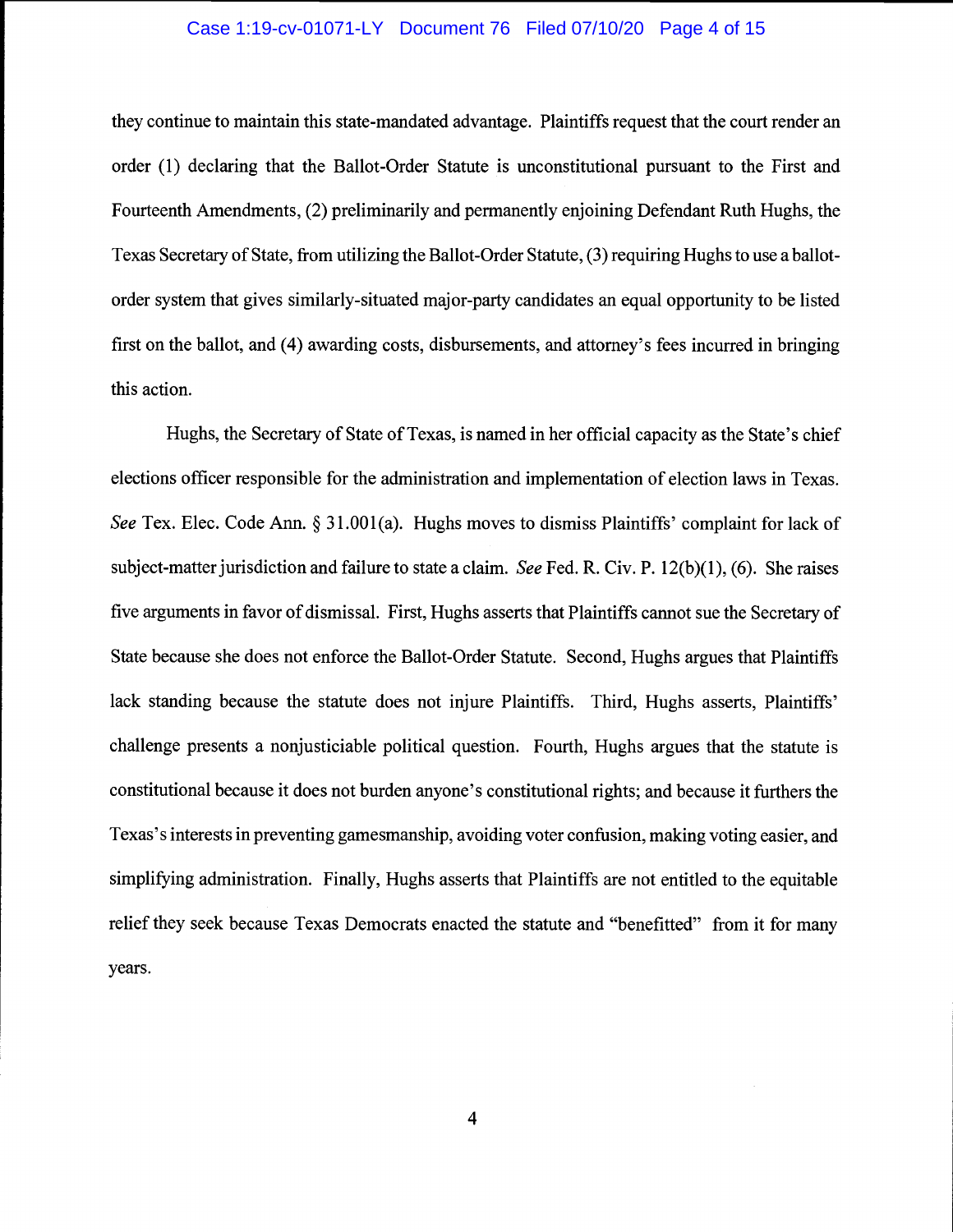#### II. STANDARD OF REVIEW

A party may challenge the court's subject-matter jurisdiction based upon the allegations on the face of the complaint. See Fed. R. Civ. P. 12(b)(1); Barrera–Montenegro v. United States, 74 F.3d 657, 659 (5th Cir. 1996). In ruling on a motion to dismiss for lack of subject-matter jurisdiction, "a trial court is free to weigh the evidence and satisfy itself as to the existence of its power to hear the case." MD Physicians & Assoc., Inc. v. State Bd. of Ins., 957 F.2d 178, 181 (5th Cir. 1992). In ruling on a Rule 12(b)(1) motion to dismiss, the court may rely on (1) the complaint alone, presuming the allegations to be true, (2) the complaint supplemented by undisputed facts, or (3) the complaint supplemented by undisputed facts and by the court's resolution of disputed jurisdictional facts. Freeman v. United States, 556 F.3d 326, 334 (5th Cir. 2009).

Plaintiffs must establish the elements of standing before a court exercises jurisdiction. The United States Supreme Court requires strict compliance with this jurisdictional-standing requirement. See Chicago & Grand Trunk R. Co. v. Wellman, 143 U.S. 339, 345 (1892) (federal courts may exercise power "only in the last resort, and as a necessity"); Muskrat v. United States, 219 U.S. 346, 356 (1911) ("[F]rom its earliest history this [C]ourt has consistently declined to exercise any powers other than those which are strictly judicial in their nature"). This requirement assures that "there is a real need to exercise the power of judicial review in order to protect the interests of the complaining party." Schlesinger v. Reservists Comm. to Stop the War, 418 U.S. 208, 221 (1974).

Rule  $12(b)(6)$  allows for dismissal of an action "for failure to state a claim upon which relief can be granted." Although a complaint attacked by a Rule 12(b)(6) motion does not need detailed factual allegations, in order to avoid dismissal, the plaintiff's factual allegations "must be enough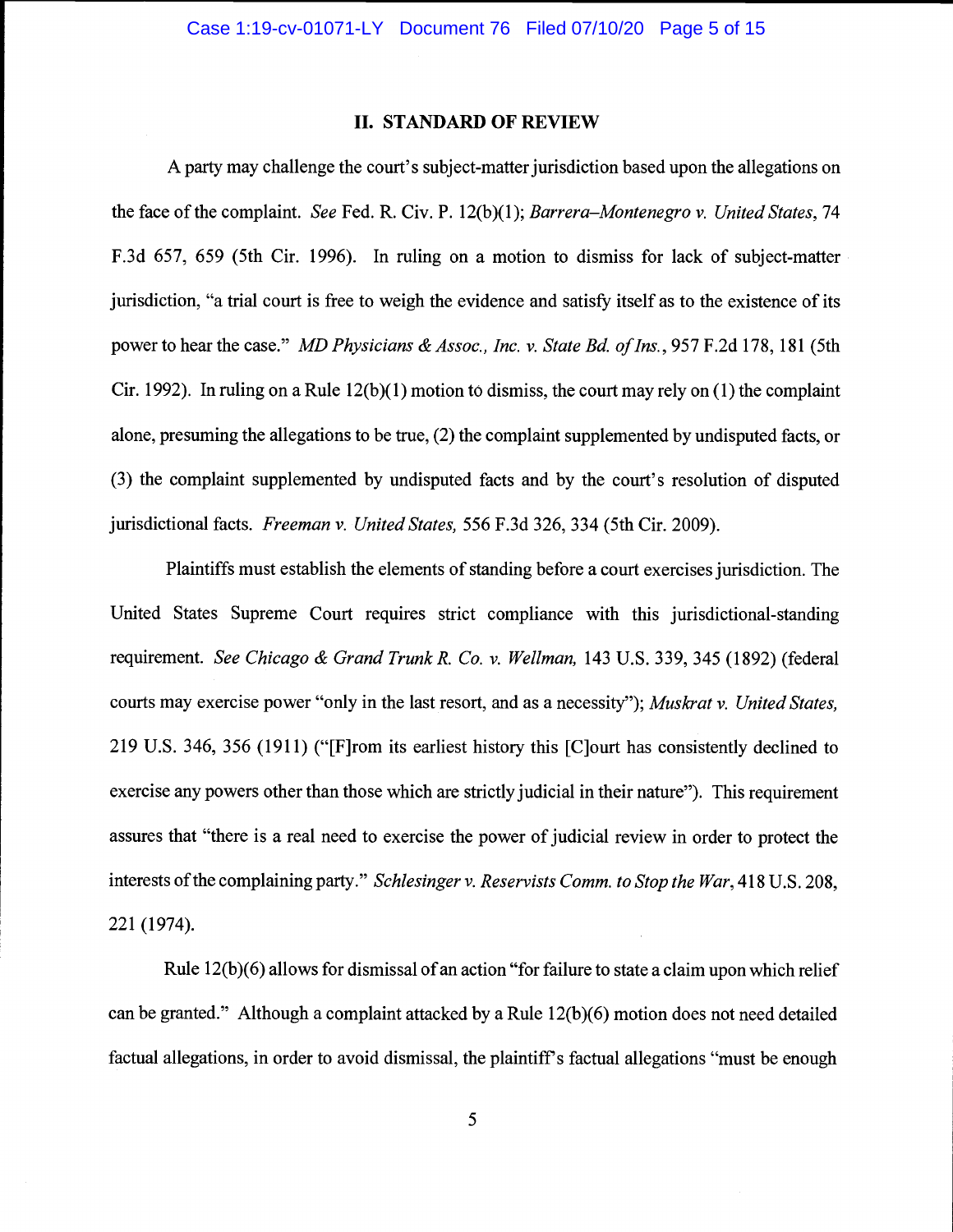#### Case 1:19-cv-01071-LY Document 76 Filed 07/10/20 Page 6 of 15

to raise a right to relief above the speculative level." Bell Atl. Corp. v. Twombly, 550 U.S. 544, 555 (2007); see also Cuvillier v. Taylor, 503 F.3d 397, 401 (5th Cir. 2007). A plaintiff's obligation "requires more than labels and conclusions, and a formulaic recitation of the elements of a cause of action will not do." Id. The Supreme Court expounded on the Twombly standard, explaining that a complaint must contain sufficient factual matter to state a claim to relief that is plausible on its face. Ashcroft v. Iqbal, 556 U.S. 662, 677 (2009). "A claim has facial plausibility when the plaintiff pleads factual content that allows the court to draw the reasonable inference that the defendant is liable for the misconduct alleged." *Id.* In evaluating a motion to dismiss, the court must construe the complaint liberally and accept all of the plaintiff's factual allegations in the complaint as true. See In re Katrina Canal Breaches Litig., 495 F.3d 191, 205 (5th Cir. 2009).

#### III. ANALYSIS

# A. Authority of the Texas Secretary of State for Standing Purposes

Hughs asserts that Plaintiffs cannot establish standing to sue her because all compliance with the Ballot-Order Statue is implemented and enforced by local officials in the State, not Hughs. Therefore, Hughs argues, Plaintiffs' alleged injuries are not "fairly. . . trace[able] to the challenged action of the defendant, and not. . . th[e] result [of] the independent action of some third party not before the court." Lujan v. Defs. of Wildlife, 504 U.S. 555, 560–61 (quoting Simon v. Eastern Ky. Welfare Rights Org., 426 U.S. 26, 41–42 (1976)). The court finds that Fifth Circuit precedent instructs otherwise.

"The facial invalidity of a Texas election statute is, without question, fairly traceable to and redres sable by the State of Texas itself and its Secretary of State, who serves as the 'chief election officer of the state." OCA-Greater Houston v. Texas, 867 F.3d 604, 613 (5th Cir. 2017) (quoting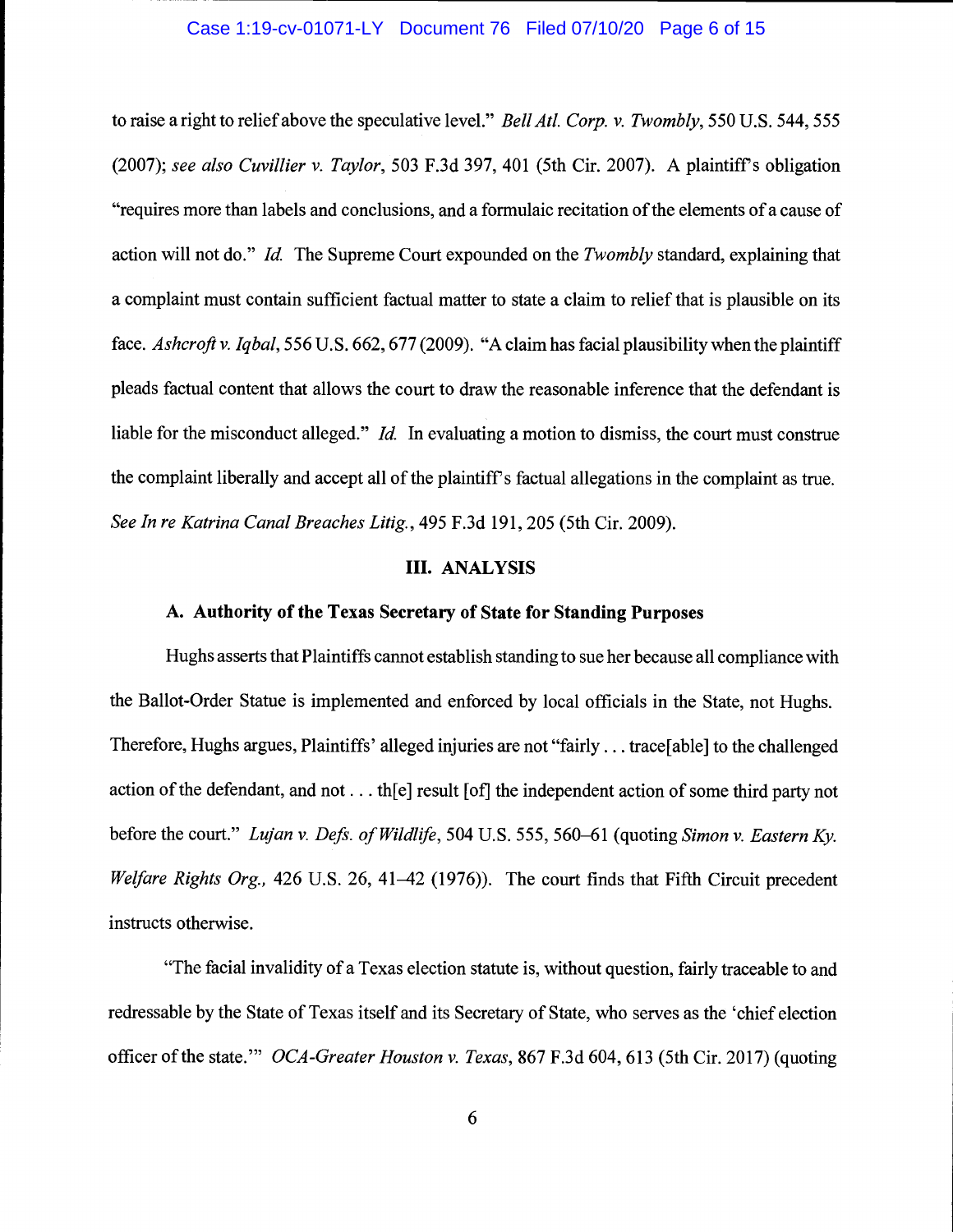#### Case 1:19-cv-01071-LY Document 76 Filed 07/10/20 Page 7 of 15

Tex. Elec. Code Ann. § 31.001(a)). The Ballot-Order Statute creates no private right of action; rather, the statue applies to every election held in the Texas,<sup>1</sup> and as the chief election officer of the State, the Texas Secretary of State "is instructed by statute to 'obtain and maintain uniformity in the application, operation, and interpretation of this code and of the election laws outside this code." Id. at 613–14 (quoting Tex. Elec. Code Ann. § 31.003). Thus, Plaintiffs have met their burden to show that their alleged injury is traceable to and redressable by Hughs.

Hughs also raises the defense of state sovereign immunity, arguing that Plaintiffs have not complied with the strictures of the Ex parte Young exception to sovereign immunity because the Secretary of State has no connection with, and is not "threaten[ing] and [] about to commence proceedings" to enforce an invalid act. 209 U.S. 123, 155-56 (1908). This argument is similarly based upon Hughs's improper assertion that the Secretary of State does not enforce Texas election law. However, sovereign immunity cannot be asserted in this case. "[A] federal court, consistent with the Eleventh Amendment, may enjoin state officials to conform their future conduct to the requirements of federal law." McCarthy ex rel. Travis v. Hawkins, 381 F.3d 407, 412 (5th Cir. 2004) (quoting Quern v. Jordan, 440 U.S. 332,337(1979)). Therefore, the immunity from suit that Texas and Hughs otherwise enjoy in federal court offers no shield in this case.

# B. Plaintiffs' Standing

Federal courts have an independent obligation to ensure that subject-matter jurisdiction exists before reaching the merits of a dispute. "For a court to pronounce upon... the constitutionality of a state or federal law when it has no jurisdiction to do so is, by very definition, for a court to act ultra

<sup>&</sup>lt;sup>1</sup> Tex. Elec. Code Ann.  $§ 1.002(a)$ .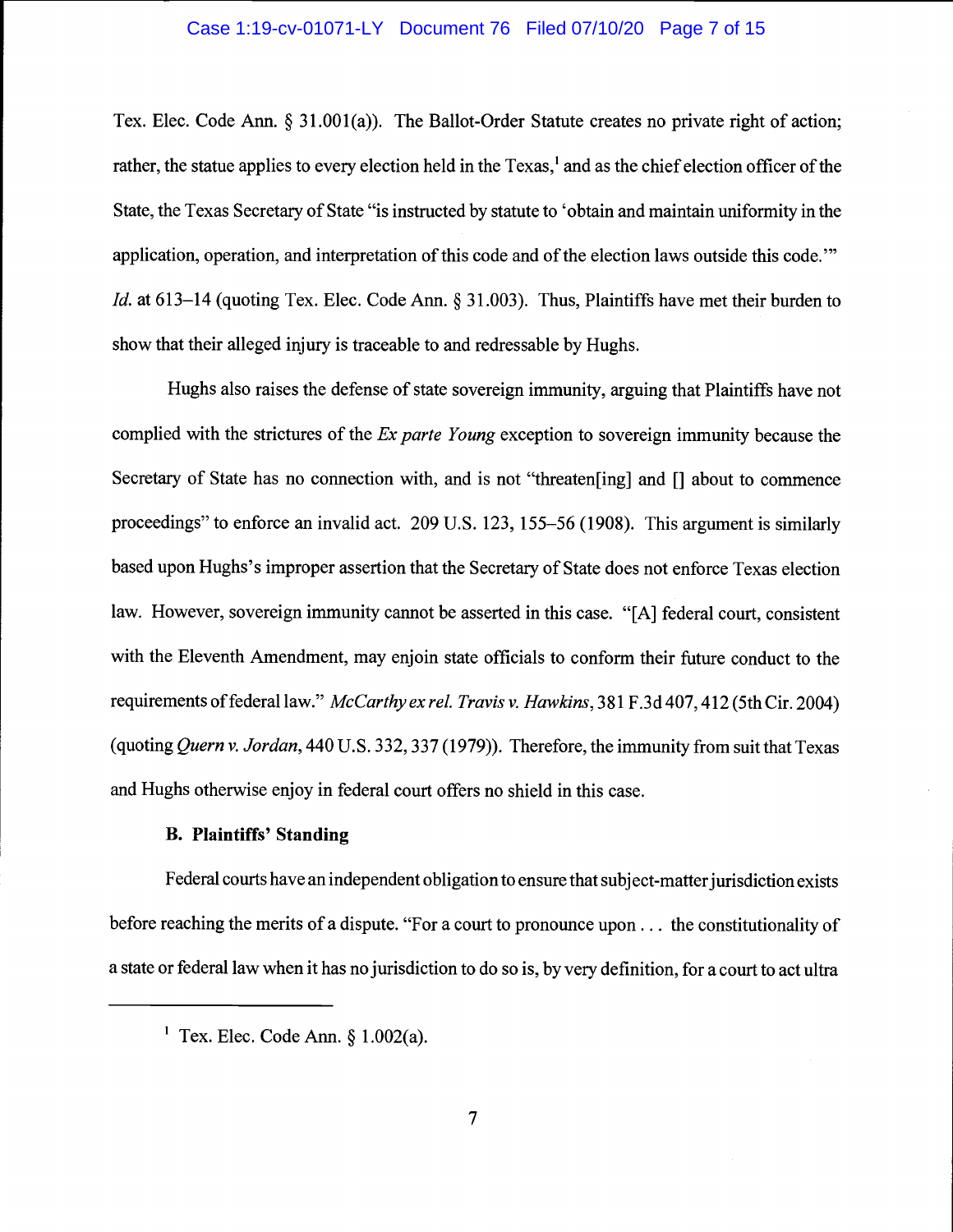#### Case 1:19-cv-01071-LY Document 76 Filed 07/10/20 Page 8 of 15

vires." Steel Co. v. Citizens for a Better Env 't, 523 U.S. 83, 101-02 (1998). Article III of the United States Constitution limits the subject-matter jurisdiction of federal courts to "cases" and "controversies." U.S. CONST. art. III, § 2. In order to give meaning to Article III's case-orcontroversy requirement, courts have developed justiciability doctrines, including standing. Lujan, 504 U.S. at 560. Because standing is an essential component of federal subject-matter jurisdiction, the lack of standing can be raised at any time by a party or by the court. See Sample v. Morrison, 406 F.3d 310, 312 (5th Cir. 2005) (citing Sommers Drug Stores Co. Emp. Profit Sharing Trust v. Corrigan, 883 F.2d 345, 348 (5th Cir.1989)). "In order to have constitutional standing, a plaintiff must establish (1) an injury in fact that is (2) fairly traceable to the challenged action of the defendant and (3) redressable by a favorable ruling." Fusilier v. Landry, No. 19-30665, 2020 WL 3496856, at \*2 (5th Cir. June 29, 2020) (citing Lujan, 504 U.S. at 560-61).

Because the elements of standing "are not mere pleading requirements but rather an indispensable part of the plaintiff's case, each element must be supported. . . with the manner and degree of evidence required at the successive stages of the litigation." Lujan, 504 U.S. at 561. Plaintiffs seeking prospective relief to prevent future injuries must prove that their threatened injuries are "certainly impending." Clapper v. Amnesty Int'l USA, 568 U.S. 398, 401 (2013) (internal quotation marks omitted). See also Jacobson v. Florida Sec'y of State, 957 F.3d 1153, 1201 (11th Cir. 2020).

### 1. Rachel Miller's Standing

Miller alleges that she "will suffer serious, irreparable injury as a result of the Ballot Order Statute, both due to the dilution of her vote and the burden on her efforts to help elect Democratic Party candidates." The Eleventh Circuit recently explained that "[a] candidate's electoral loss does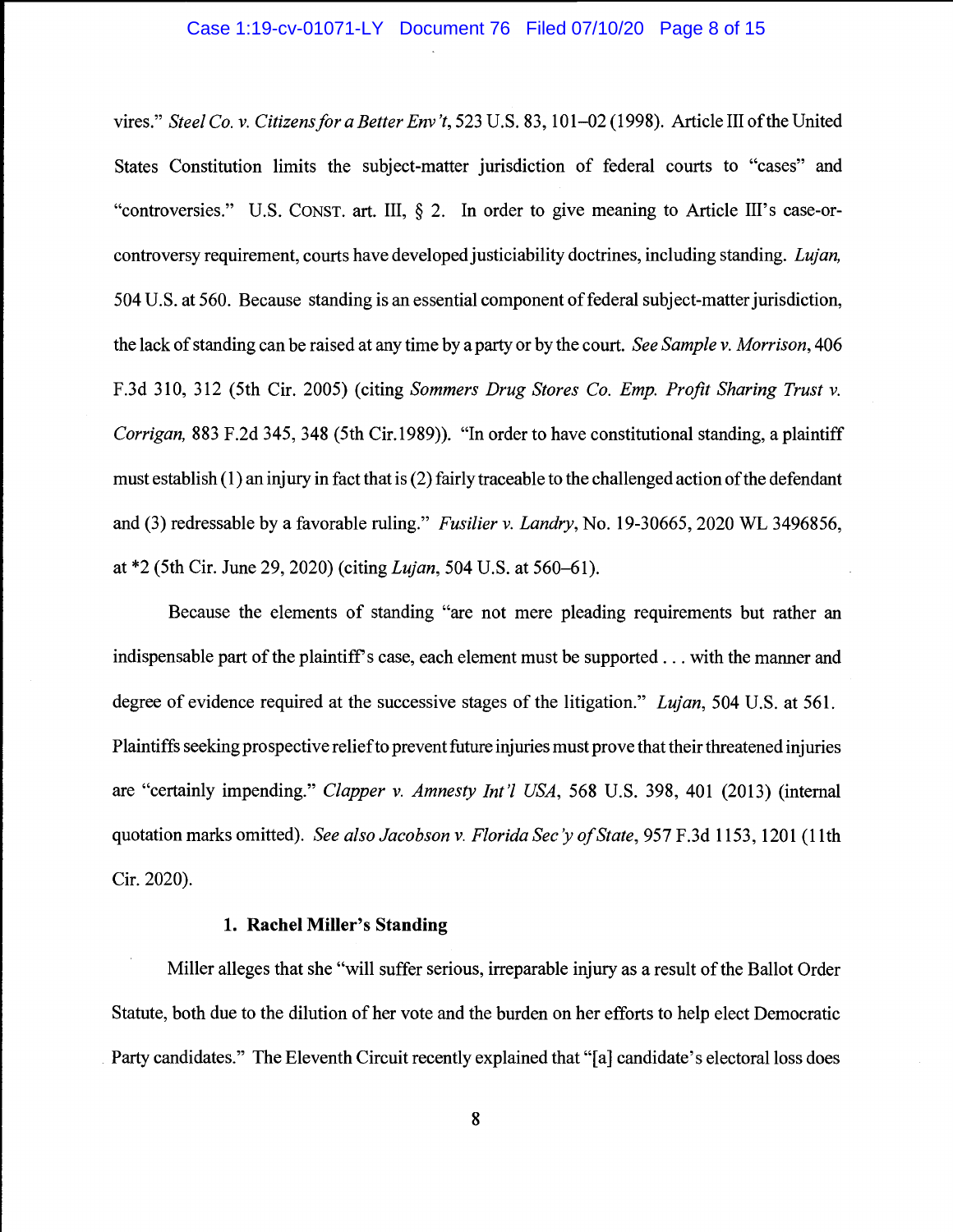### Case 1:19-cv-01071-LY Document 76 Filed 07/10/20 Page 9 of 15

not, by itself, injure those who voted for the candidate. Voters have no judicially enforceable interest in the outcome of an election." Jacobson, 957 F.3d at 1202 (citing Raines v. Byrd, 521 U.S. 811, 819, 824 (1997)). "Instead, they have an interest in their ability to vote and in their vote being given the same weight as any other." Id. The circuit concludes "that absent any evidence of vote dilution or nullification, a citizen is not injured by the simple fact that a candidate for whom she votes loses or stands to lose an election." Id. See also Berg v. Obama, 586 F.3d 234, 240 (3d Cir. 2009); Becker v. Fed. Election Comm 'n, 230 F.3d 381, 390 (1st Cir. 2000). This court agrees. Miller does not allege that her vote will not be counted; only that the Ballot-Order Statute places a burden on voters generally due the Republican candidates' first position on the ballot. The alleged injury, which is common to all voters, is legally insufficient to establish Article III standing.

Miller's allegation of dilution of votes likewise fails to establish an injury-in-fact because it is based upon "group political interests, not individual legal rights." Gill v. Whitford,  $\qquad$  U.S. , 138 S. Ct. 1916, 1933 (2018). "The 'generalized partisan preferences' on which the voters rely cannot provide an injury in fact sufficient for Article III standing." Jacobson, 957 F.3d at 1204 (quoting Gill, 138 S. Ct. at 1933).

#### 2. Committee Plaintiffs' Standing

Hughs argues that Plaintiffs Texas Democratic Party; DNC Services Corp., d/b/a Democratic National Committee; Democratic Senatorial Campaign Commiftee; and Democratic Congressional Campaign Committee (the "Committee Plaintiffs") lack organizational and associational standing. Committee Plaintiffs seek to establish organizational standing based upon their own injuries,<sup>2</sup> and

<sup>&</sup>lt;sup>2</sup> See Havens Realty Corp. v. Coleman, 455 U.S. 363, 379 (1982); N.A.A.C.P. v. City of Kyle, 626 F.3d 233, 238 (5th Cir. 2010).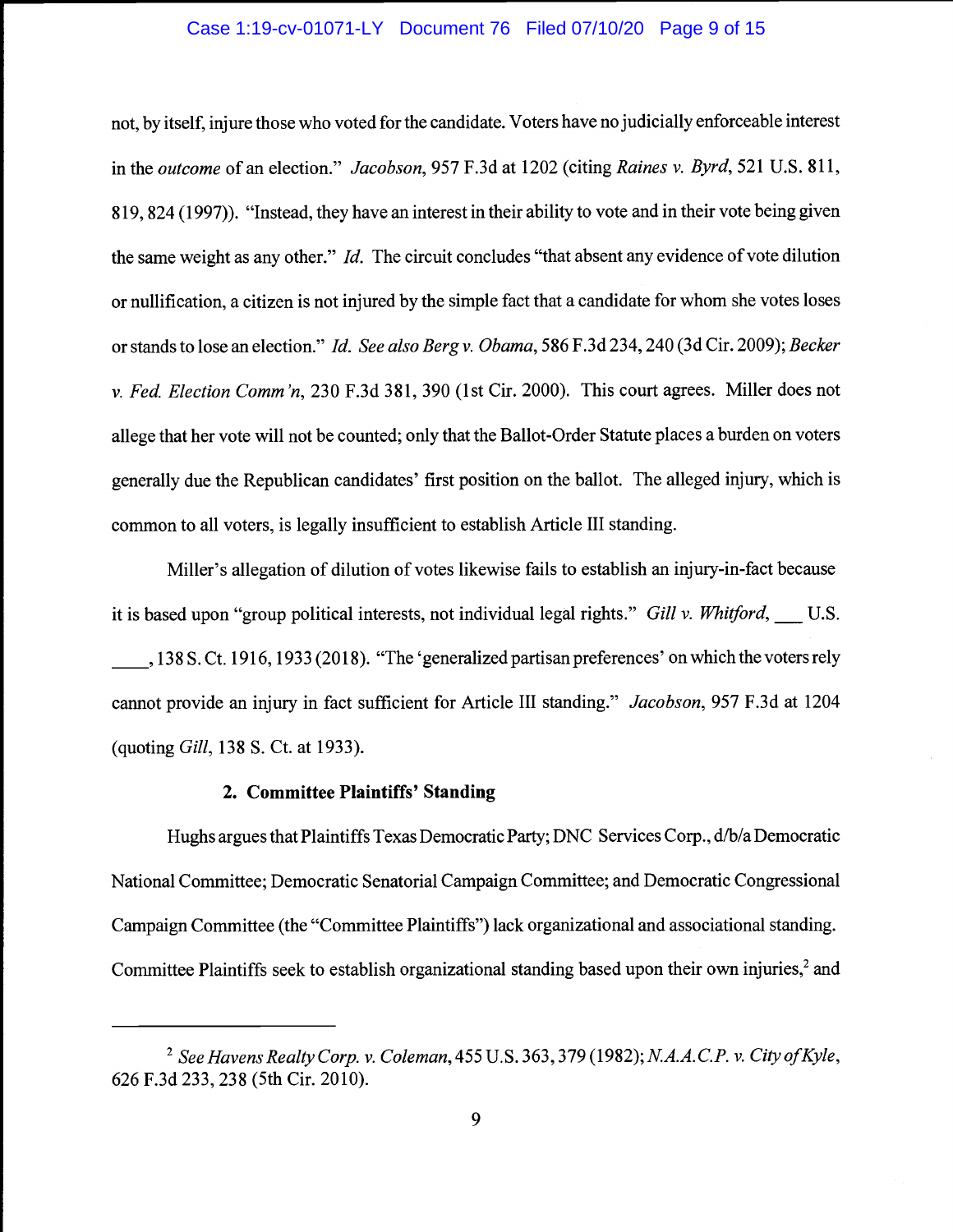### Case 1:19-cv-01071-LY Document 76 Filed 07/10/20 Page 10 of 15

associational standing based upon the injuries of their members.<sup>3</sup> The court finds that Committee Plaintiffs fail to prove an injury under either theory and therefore lack Article III standing.

As associations or organizations, Committee Plaintiffs must satisfy independently the requirements of *Lujan* in order to establish standing.

First, the plaintiff must have suffered an "injury in fact"—an invasion of a legally protected interest which is (a) concrete and particularized; and (b) "actual or imminent, not 'conjectural' or 'hypothetical.' " Second, there must be a causal connection between the injury and the conduct complained of—the injury has to be "fairly ... trace[able] to the challenged action of the defendant, and not ... th[e] result [of] the independent action of some third party not before the court." Third, it must be "likely," as opposed to merely "speculative," that the injury will be "redressed by a favorable decision."

504 U.S. at 560–61 (internal citations and footnote omitted, alterations in original). See also Comcast Corp. v. Nat'l Assoc. of African American-Owned Media, U.S., 140 S. Ct. 1009, 1014 (2020) ("[T]o determine what the plaintiff must plausibly allege at the outset of a lawsuit, we usually ask what the plaintiff must prove in the trial at its end."); City of Kyle, 626 F.3d at 237.

Regarding Committee Plaintiffs' associational-standing claim, the court finds no allegation that a specific member of any of Committee Plaintiffs has been or will be unable to vote or that any candidate member has lost or will lose an election a result of the Ballot-Order Statute, which has been in effect since 1963. Committee Plaintiffs' allegations merely suggest, in the abstract, that some members may have been harmed by the statute in previous elections and may be harmed in the 2020 general election. Such allegations are insufficient for associational standing because the

 $3$  See Summers v. Earth Island Inst., 555 U.S. 488, 494 (2009); Tex. Democratic Party v. Benkiser, 459 F.3d 582, 587 (5th Cir. 2006).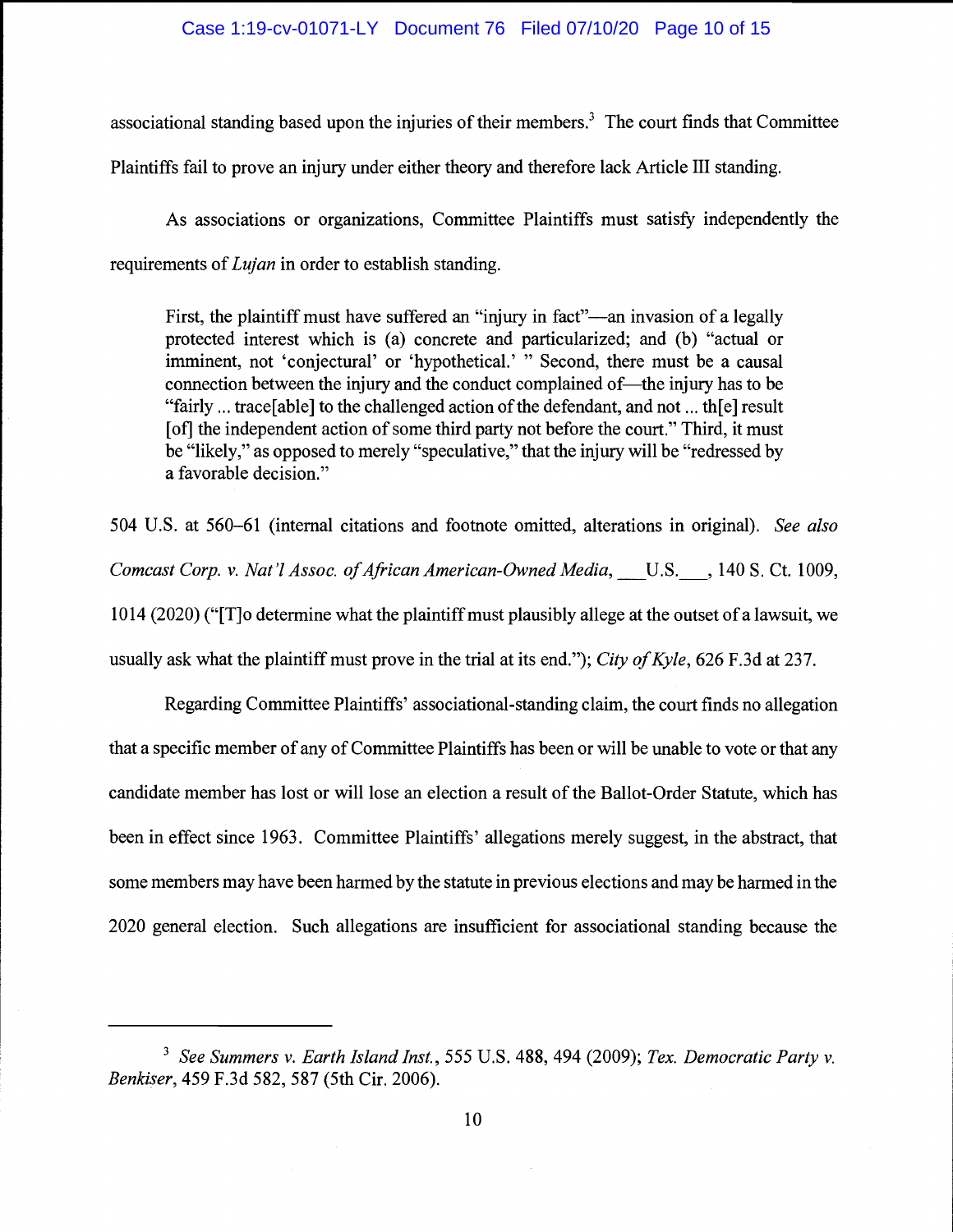### Case 1:19-cv-01071-LY Document 76 Filed 07/10/20 Page 11 of 15

alleged injury is neither concrete nor imminent. See Lujan, 504 U.S. at 560; City of Kyle, 626 F.3d at 237; Benkiser, 459 F.3d at 587 (5th Cir.2006).

As to Committee Plaintiffs' organizational standing, they may establish injury-in-fact by showing that they diverted significant resources to counteract Hughs's conduct such that Hughs's conduct significantly and "perceptibly impaired" Committee Plaintiffs' ability to provide their "activities—with the consequent drain on [their] resources...." Havens, 455 U.S. at 379. See also City of Kyle, 626 F.3d at 238. Such injury must be "concrete and demonstrable." Id. Committee Plaintiffs have alleged only that the resources diverted to combat the Ballot-Order Statute's effect would otherwise go to other projects generally identified in the complaint, such as the Texas Democratic Party's "Get Out The Vote Programs" and the other Committee Plaintiffs' support of candidates in states outside of Texas. Committee Plaintiffs have not alleged that the diversion of resources concretely and "perceptibly impaired" the Committee Plaintiffs' ability to carry out their purpose. Havens, 455 U.S. at 379. See also City of Kyle, 626 F.3d at 239. Therefore, the court concludes that Committee Plaintiffs have alleged no injury-in-fact to establish associational or organizational standing.4

#### C. Justiciability

Even assuming Plaintiffs have standing, the complaint suffers from another jurisdictional defect: it presents a nonjusticiable political question. Plaintiffs' complaint fails to establish that the Ballot-Order Statute burdens their right to vote such that the court cannot examine the statute under

<sup>&</sup>lt;sup>4</sup> Having concluded that the Committee Plaintiffs lack Article III standing, the court need not address Hugh's argument that the Committee Plaintiffs lack statutory standing as defined by Lexmakr Int'l, Inc. v. Static Control Components, Inc., 572 U.S. 118, 128 n.4 (2014).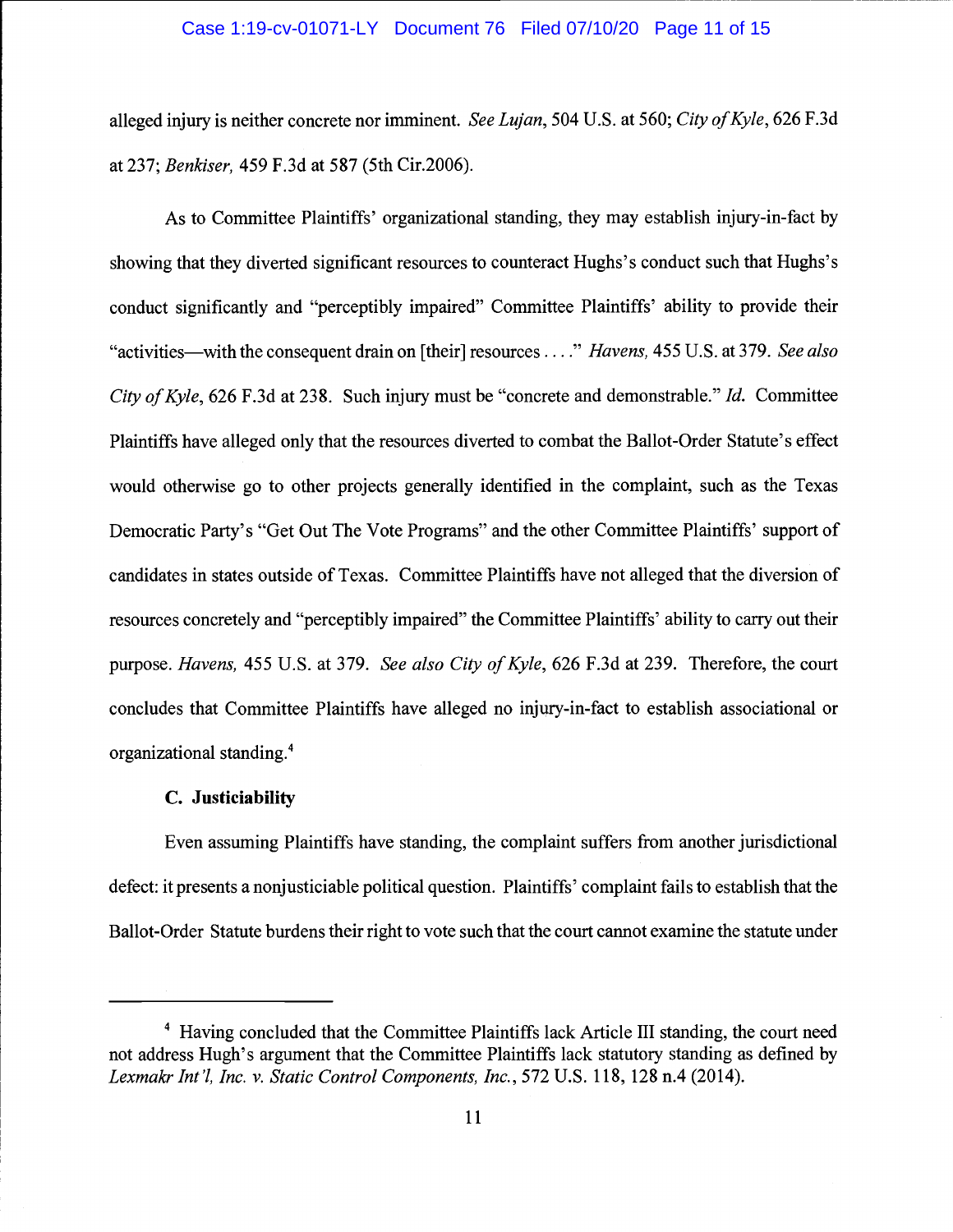### Case 1:19-cv-01071-LY Document 76 Filed 07/10/20 Page 12 of 15

the Anderson-Burdick framework.<sup>5</sup> See Crawford v. Marion County Election Bd., 553 U.S. 181, 205  $(2008)$  (Scalia, J., concurring).<sup>6</sup>

The standard of review for laws regulating the right to vote under the First and Fourteenth Amendments was analyzed by the Supreme Court in Burdick, which holds that states "must play an active role in structuring elections," and that "[e]lection laws will invariably impose some burden upon individual voters." 504 U.S. at 433. Thus, courts must first "identify a burden before [they] can weigh it." Crawford, 553 U.S. at 205.

Hughs argues that the Supreme Court's recent decision in Rucho v. Common Cause, U.S., 139 S. Ct. 2484 (2019), is relevant to the court's inquiry in this case. The court agrees. Although Rucho involved political gerrymandering, the Supreme Court explains that by their very nature some controversies are not redressable by the courts because "the question is entrusted to one of the political branches or involves no judicially enforceable rights." Id. at 2494 (quoting Vieth v. Jubelirer, 541 U.S. 267, 277 (2004) (plurality opinion)). "In such a case the claim is said to present a 'political question' and to be nonjusticiable—outside the courts' competence and therefore beyond the courts' jurisdiction." *Id.* (quoting *Baker v. Carr*, 369 U.S. 186, 217 (1962)). "Among the political question cases the Court has identified are those that lack 'judicially discoverable and manageable standards for resolving [them]."" Id. The Court concludes that partisan gerrymandering claims are nonjusticiable political questions because they rest on an initial determination of what is "fair," and a secondary determination of how much deviation from what

 $^5$  Anderson v. Celebrezze, 460 U.S. 780 (1983); Burdick v. Takushi, 504 U.S. 428 (1992).

 $6$  See also Mecinas v. Hobbs, CV-19-05547-PHX-DJH, 2020 WL 3472552, at  $*12$  (D. Ariz. June 25, 2020).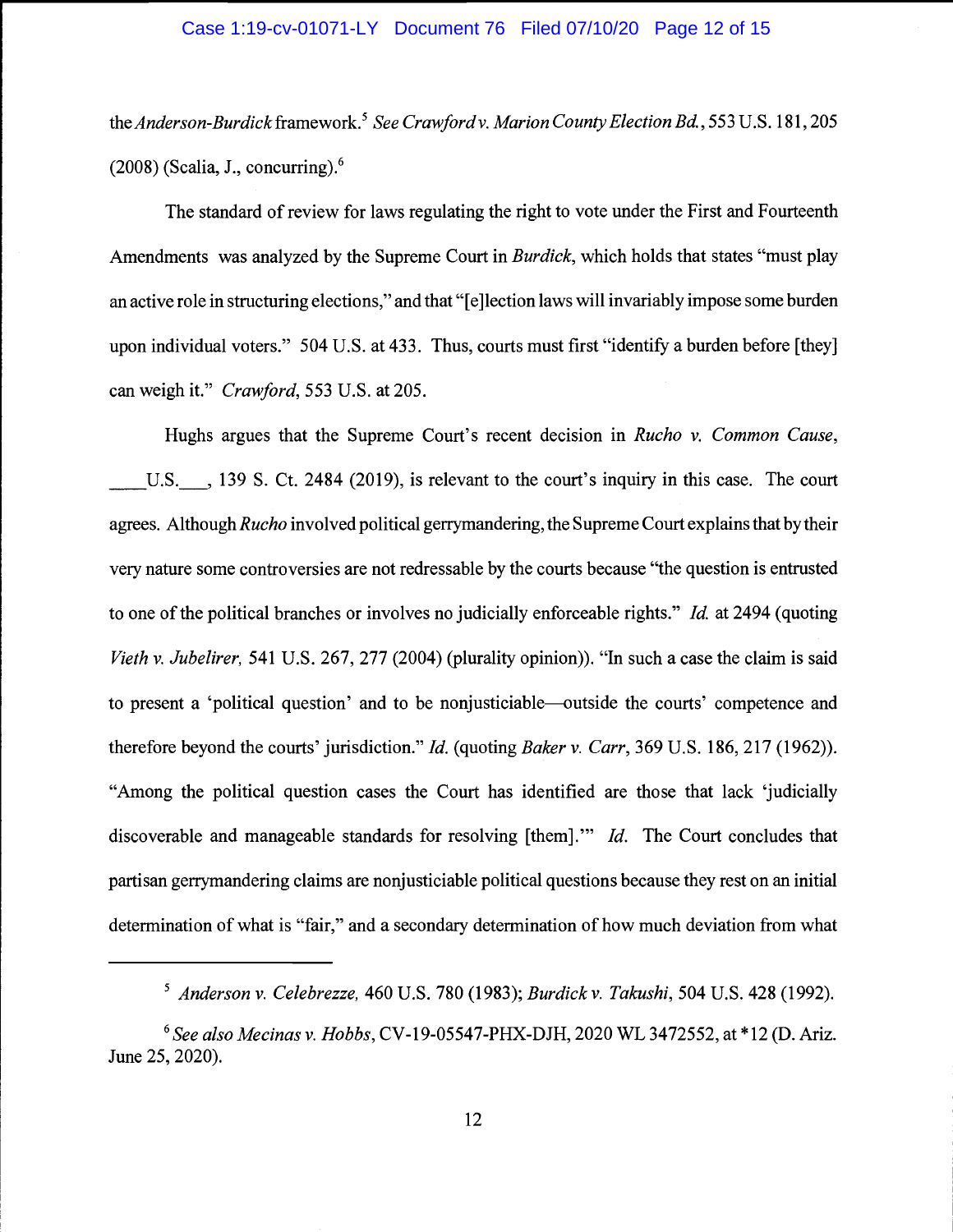# Case 1:19-cv-01071-LY Document 76 Filed 07/10/20 Page 13 of 15

is fair is permissible. Id. at 2500. These questions of fairness, the Court holds, are best left to the legislatures and not the courts. Id.

Plaintiffs argue that the holding in Rucho "cannot be read to support the Secretary's expansive suggestions that all elections-related claims with political ramifications are suddenly nonjusticiable." Nonjusticiability may be rare, but that does not mean that it may not be applied outside of the issue of gerrymandering claims, so long as there is an "absence of a constitutional directive or legal standard<sup>[]"</sup> to guide the courts. *Id.* at 2508. In a recent case involving a question far outside the issue of partisan gerrymandering, the Ninth Circuit recently extended the reasoning of Rucho to find that claims related to climate change are nonjusticiable. Juliana v. United States, 947 F.3d 1159, 1173 (9th Cir. 2020) ("The Court found in Rucho that a proposed standard involving a mathematical comparison to a baseline election map is too difficult for the judiciary to manage. It is impossible to reach a different conclusion here.") (internal citations omitted).

Plaintiffs' complaint asserts that the Ballot-Order Statute "provides an unfair, arbitrary, and artificial advantage to all candidates whose political party won the last gubernatorial election.." Thus, Plaintiffs' ask this court to determine what is "fair" with respect to ballot order. This request to determine what is "fair" is the precise question that the Supreme Court in Rucho declined to address. 139 5. Ct. at 2494; see also Jacobson, 957 F.3d at 1213 ("No judicially discernable and manageable standards exist to determine what constitutes a 'fair' allocation of the top ballot position, and picking among the competing visions of fairness poses basic questions that are political, not legal.") (internal citations omitted). In order to examine the alleged burden on Plaintiffs in this case, the court would have to accept Plaintiffs' version of what is fair, which this court cannot do. It is not the job of the court to determine best practices.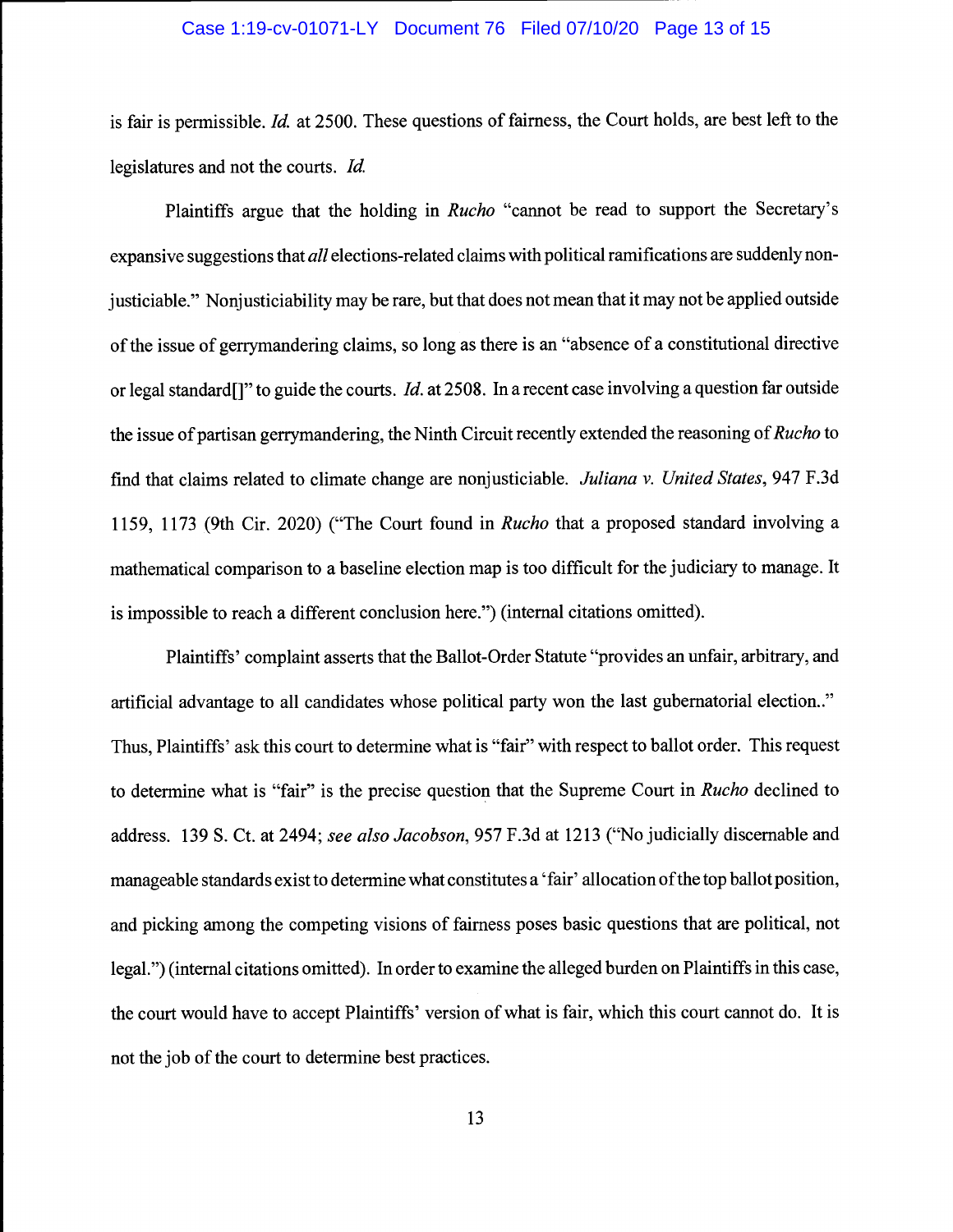### Case 1:19-cv-01071-LY Document 76 Filed 07/10/20 Page 14 of 15

Moreover, the allegations in the complaint are not based upon Plaintiffs being prevented from exercising their right to vote. Plaintiffs theory is that their votes are diluted by Republican candidates being listed first on the ballot. These alleged injuries are neither actual nor concrete. As there is no burden, the court is unable to weigh it. See Crawford, 553 U.S. at 205. Plaintiffs fail to establish that the Ballot-Order Statute meaningfully burdens them in a way in which the Supreme Court has recognized as being appropriate for examination under the *Anderson-Burdick* framework. See Crawford, 553 U.S. at 181 (analyzing constitutionality of photo-identification law); Clingman v. Beaver, 544 U.S. 581, 584 (2005) (challenging Oklahoma's semi-closed primary system); Timmons v. Twin Cities Area New Party, 520 U.S. 351, 353-54 (1997) (analyzing law forbidding candidates from appearing on ballot for more than one party); Burdick, 504 U.S. 428, 440-41 (examining complete prohibition on write-in voting); Norman v. Reed, 502 U.S. 279,288-89(1992) (overturning law limiting access of new political parties on ballot); Munro v. Socialist Workers Party, 479 U.S. 189, 190 (1986) (challenging statute that restricted minor-party candidates from appearing on ballot unless they met specific criteria). Specifically, the statute here does not prevent candidates from appearing on the ballot or prevent anyone from voting; it merely establishes the order by which candidates appear on the ballot.

Having concluded that Plaintiffs have failed to satisfy standing and that Plaintiffs' claims are nonjusticiable because there is no judicially discernible and manageable standards to adjudicate them, the court shall dismiss Plaintiffs' complaint for lack of jurisdiction.<sup>7</sup>

 $\frac{7}{1}$  Hughs also argues that Plaintiffs' claims fail "because of laches, the benefits Plaintiffs previously accepted, unclean hands, and *in pari delicto*." Because the court concludes that it lacks jurisdiction, the court need not address Hughs's additional arguments.